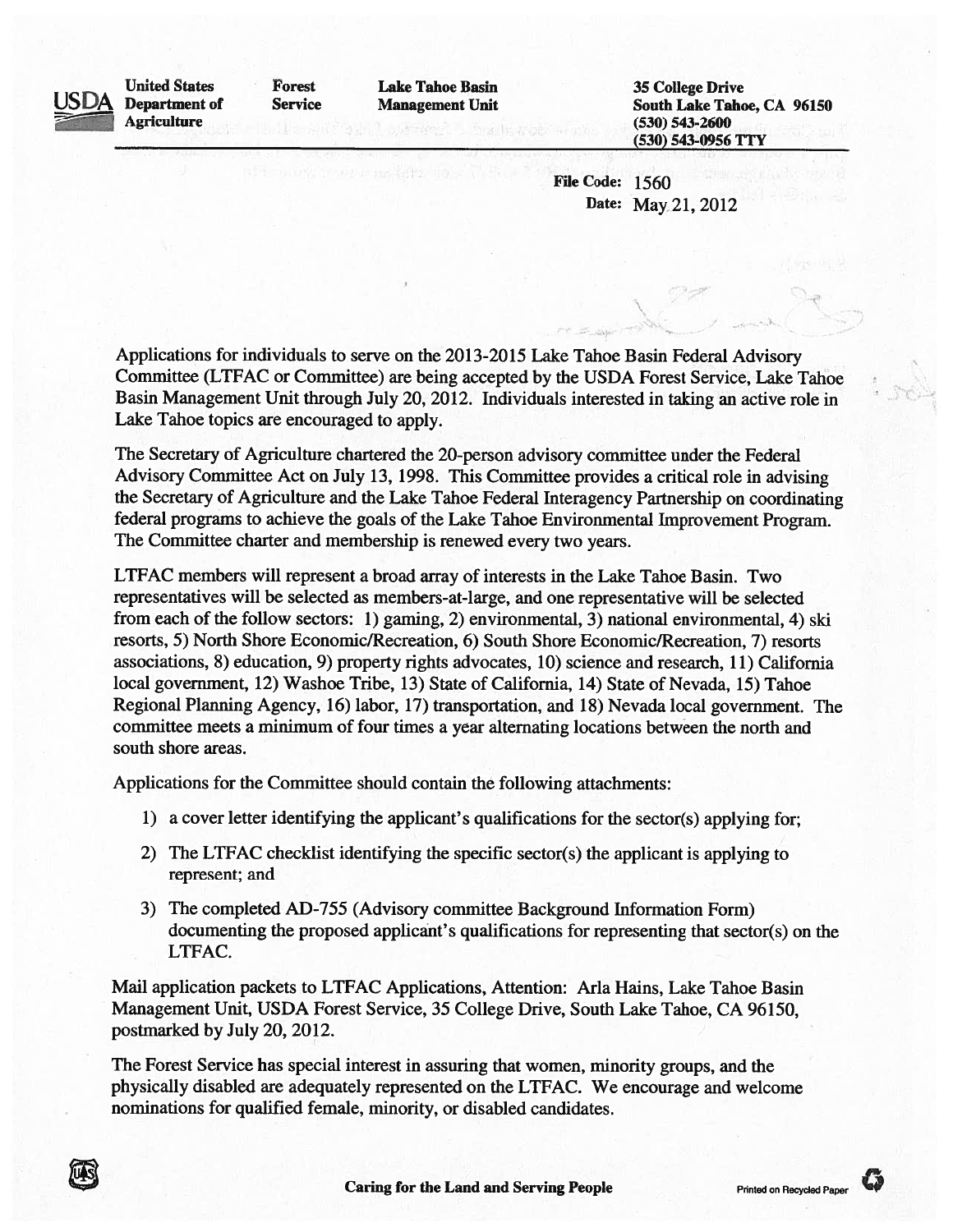The Committee applicant packet can be downloaded from the Lake Tahoe Basin Management Unit's website at http://fs.usda.gov/goto/ltbmu/LTFAC or obtained from Aria Hains, Lake Tahoe Basin Management Unit, by calling (530) 543-2773, or send an e-mail request to ashains@fs.fed.us.

Sincerely,

Is/Gina Thompson (for)

NANCY J. GIBSON Forest Supervisor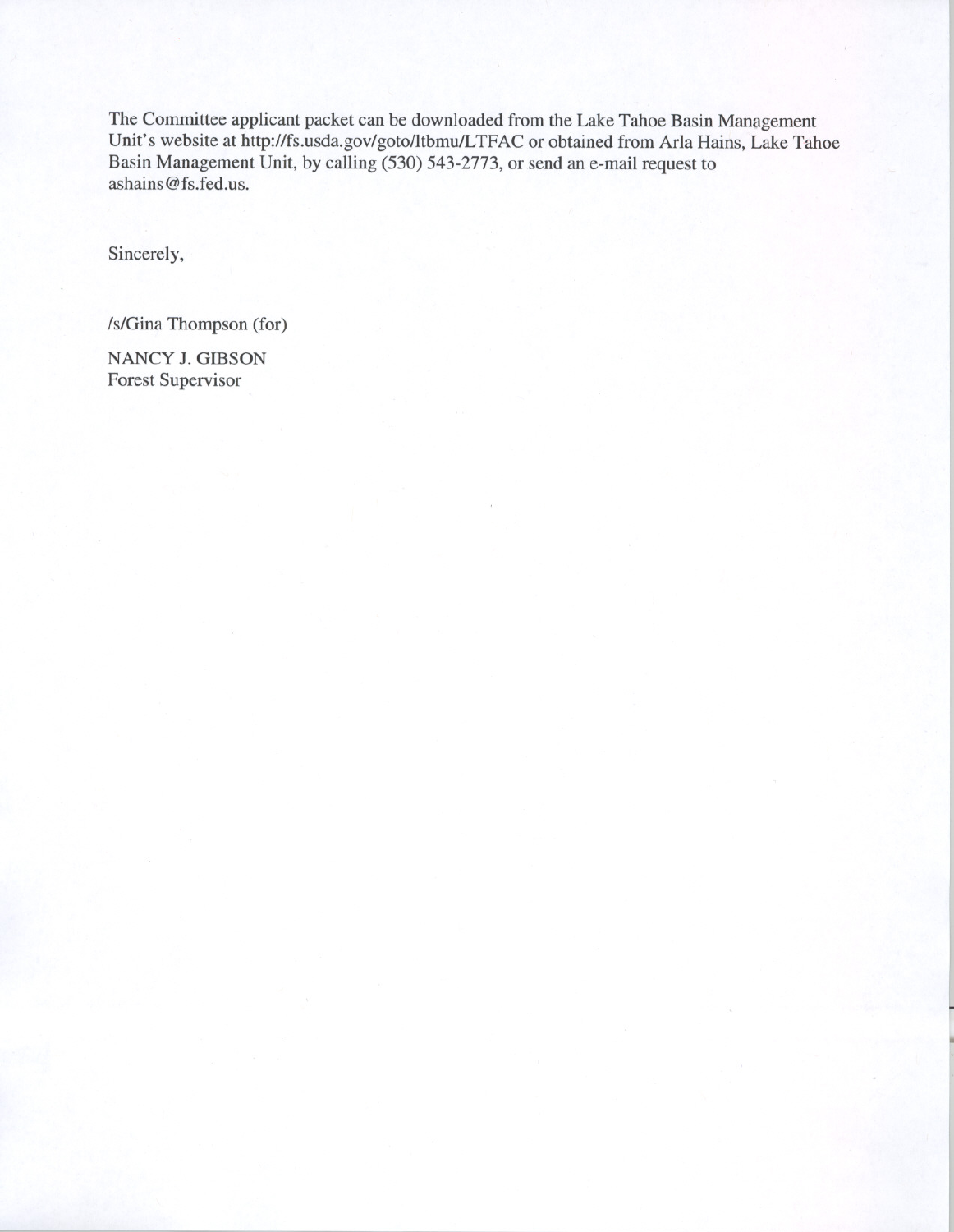# Lake Tahoe Basin Federal Advisory Committee (LTFAC)

## $\mathbf{NAME}$  and  $\mathbf{NAME}$  are the set of  $\mathbf{NAME}$

Check the sector or sectors that you would be willing to represent. You will oniy be considered for the sector or sectors you have checked.

On the attached AD-755, you must document your qualifications for representing the sector or sectors that you have checked below.

 $\Box$  Gaming  $\Box$  Environmental o National Environmental  $\Box$  Ski Resorts o North Shore Economic/Recreation 0 South Shore Economic/Recreation  $\square$  Resorts Associations o Education o Property Rights Advocates □ Science and Research o California Local Government  $\square$  Washoe Tribe  $\Box$  State of California  $\square$  State of Nevada  $\Box$  Tahoe Regional Planning Agency o Labor o Transportation o Nevada Local Government o Member-at-Large o Member-at-Large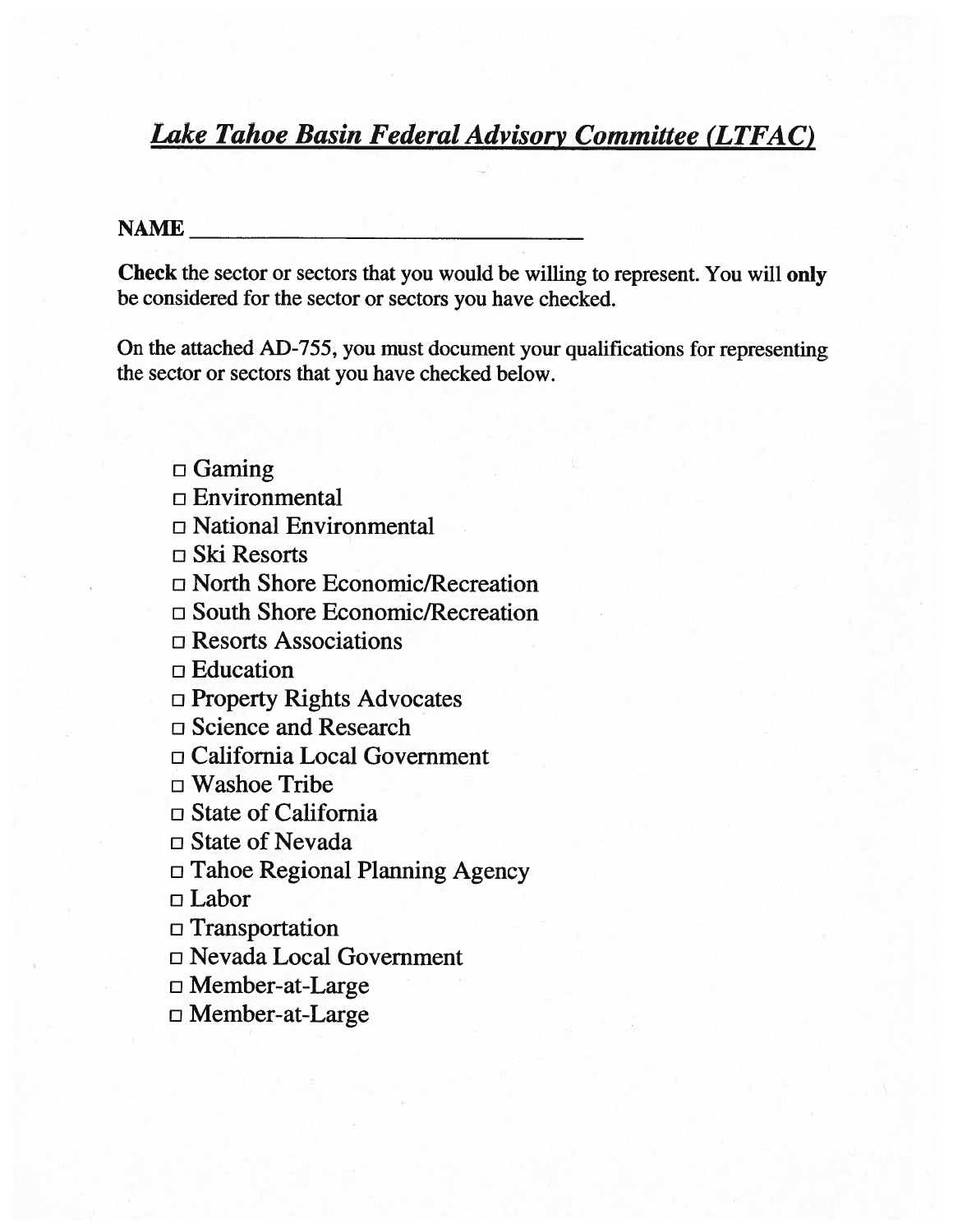the distribution of the state of the state of the state of the state of the state of the state of the state of

 $-6$   $\sigma$  far  $\sim$   $-1$   $\sigma$   $\sigma$   $\sim$   $-1$   $\sigma$ 

 $\mathbb{S}^n$  ,  $\mathbb{S}^n$  ,  $\mathbb{S}^n$  ,  $\mathbb{S}^n$  ,  $\mathbb{S}^n$  ,  $\mathbb{S}^n$  ,

er i i same tak romande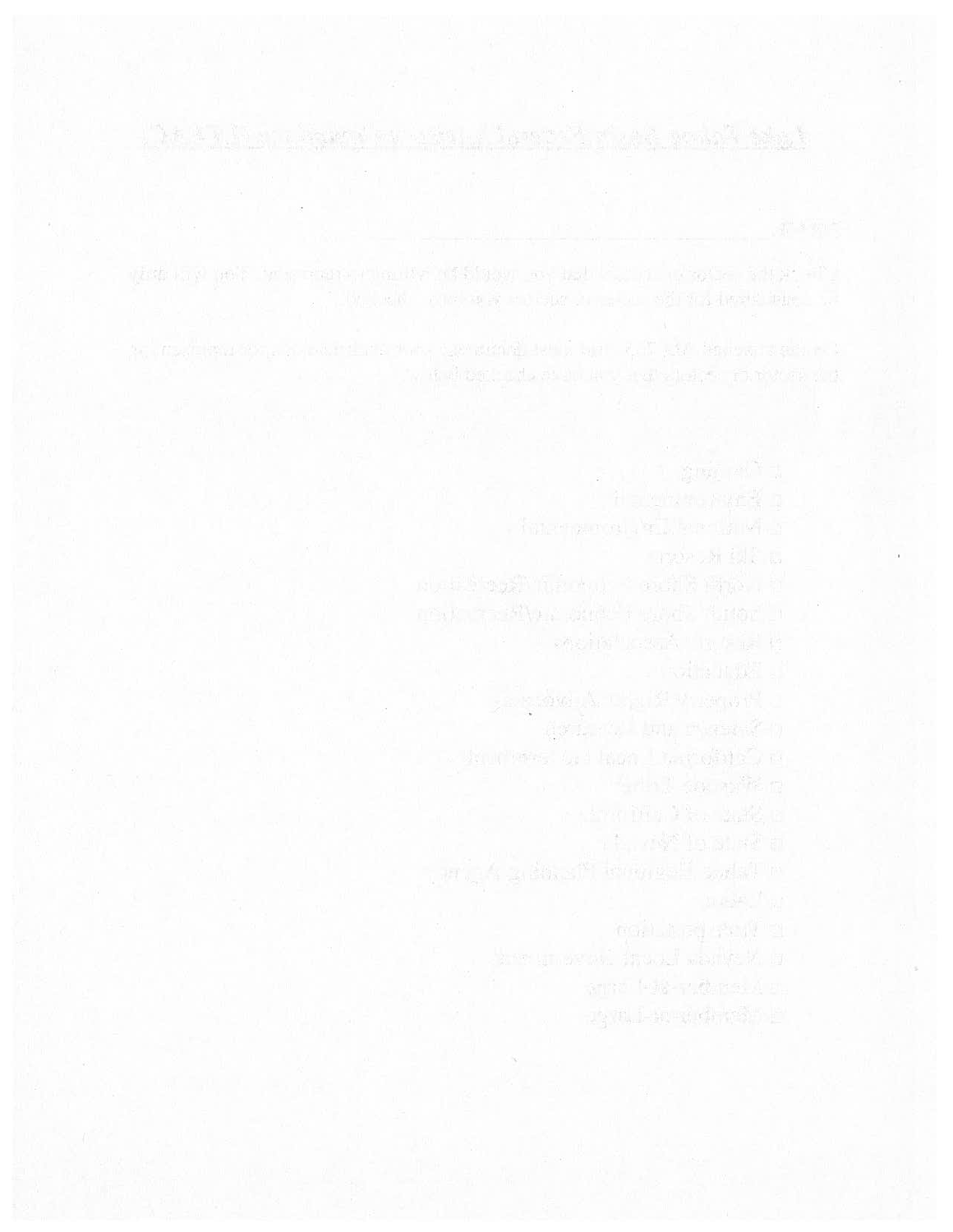## United States Department of Agriculture ADVISORY COMMITTEE OR RESEARCH AND PROMOTION BACKGROUND INFORMATION

## Lake Tahoe Federal Advisory Committee

#### Privacy Act Notice

Public Laws 95-113 and 93-579 permit collection of the data requested on this form. The information is used to determine qualifications, suitability and availability for service on advisory committees or research and promotion boards/councils. The information will be used to conduct background clearances and/or for annual reports on advisory committees or research and promotion boards/councils. Failure to submit this information may result in non-selection of <sup>a</sup> prospective advisory committee member, board/council member or termination of the committee or boardlcouncil.

| PLEASE PRINT CLEARLY OR TYPE                  |                                                            |                                                                                                                                           |  |  |
|-----------------------------------------------|------------------------------------------------------------|-------------------------------------------------------------------------------------------------------------------------------------------|--|--|
|                                               | 1. Name (Last, First, Middle) – Mr., Mrs., Miss., Ms., Dr. | 2. Social Security Number:<br>Passport Number and Issuing Country: (foreign citizens only)                                                |  |  |
| 3. Residence Address (include ZIP code)       |                                                            | 4. Business No.                                                                                                                           |  |  |
| YO EVIDENT OF A THOMAS ARREST OF THE MODEL IN |                                                            | Home No:<br>数据: Stellyth butter of significations in the<br>在《新闻》 医抗心 化学<br>Cell or Mobile:<br>FAX:<br>e-Mail Address:                    |  |  |
| 5. Place of Birth                             |                                                            | 6. Date of Birth<br>turem Conte wa <sub>re</sub> as othered some 251                                                                      |  |  |
|                                               |                                                            | 7. This information is Voluntary and data will not be used to grant preferential treatment: (See last page for definition of categories.) |  |  |
| What is your gender?                          | Ethnicity:                                                 | What is your race? (Mark all that apply)                                                                                                  |  |  |
| Male                                          | Hispanic or Latino                                         | <b>__ American Indian or Alaska Native</b>                                                                                                |  |  |
| Female                                        | Not Hispanic or Latino                                     | Asian                                                                                                                                     |  |  |
|                                               |                                                            | Black or African American                                                                                                                 |  |  |
|                                               |                                                            | Native Hawaiian or Other Pacific Islander                                                                                                 |  |  |
|                                               |                                                            | White                                                                                                                                     |  |  |
| $\mathbf{m}$<br>$\mathbf{r}$                  |                                                            |                                                                                                                                           |  |  |

8. Company/Business Name

| 9. Company/Business Address (include ZIP Code) | 9a. Occupation/Title |  |
|------------------------------------------------|----------------------|--|
|                                                |                      |  |

10. [Insert appropriate commodity question(s) from supplemental list.] (To be completed by R&P Board Members Only)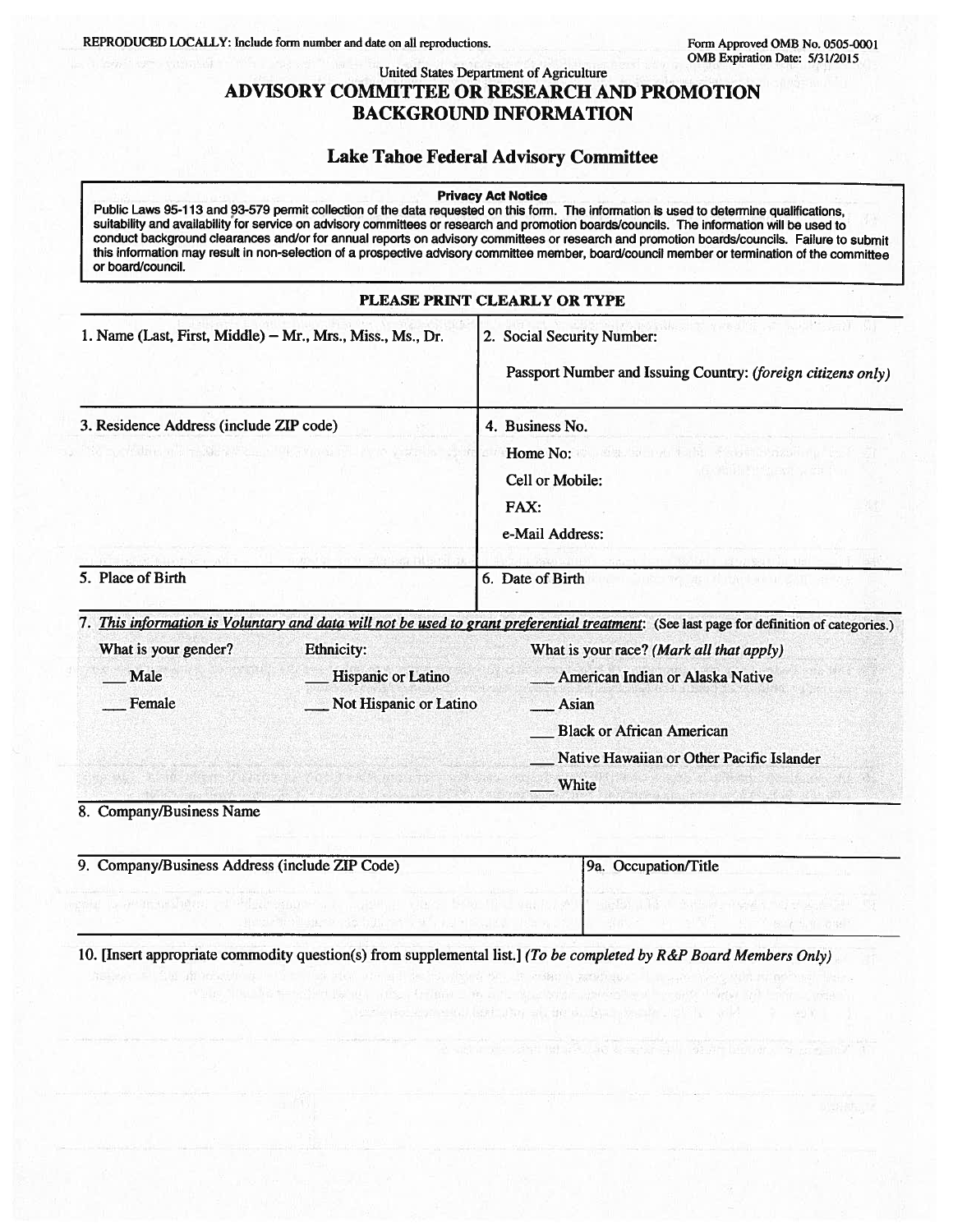lOa. If applicable, how long have you been engaged in farming or production, and what is the size of your farming operation. (i.e. List acreage and pounds produced by kind of crop, as well as, kinds and numbers of livestock?)

N/A

11. List your business experience. (Use the Continuation Sheet for additional space to answer.)

12. List education and any specialized experience. (Use the Continuation Sheet for additional space to answer.)

13. List applicable farm/handler/producer/importer or co-op member industry organizations (indicate whether a member or officer and how long affiliated).

N/A

- 14. List other affiliations and/or service as a community leader that would benefit you in your role as a member of the advisory committee or research and promotion board/council.
- 15. List any Federal advisory committee or board on which you are currently a member and the number of years you have served on that committee or board. (To be completed by current Advisory Committee Members Only)
- 16. List sources of income in excess of \$10,000 for the past calendar year from other than your primary employment. List only sources; do not show amounts of income from each source. (To be completed by Advisory Committee Nominees Only)
- 17. Have you ever been convicted of a felony? (A felony is defined as any violation of law punishable by imprisonment of longer than one year). ( ) Yes ( ) No. If yes, please explain on the attached continuation sheet.
- 18. As a result of your participation in Federal programs, have any judgments been rendered against you? As a result of participation in any governmental programs relative to the purposes of the advisory committee or research and promotion board/council for which you are a nominee, have any civil or criminal actions been initiated against you? ( ) Yes ( ) No. If yes, please explain on the attached continuation sheet.

19. Name as you would prefer it to appear on official correspondence.

安保縣 一只

| Signature | Date |  |
|-----------|------|--|
|           |      |  |
|           |      |  |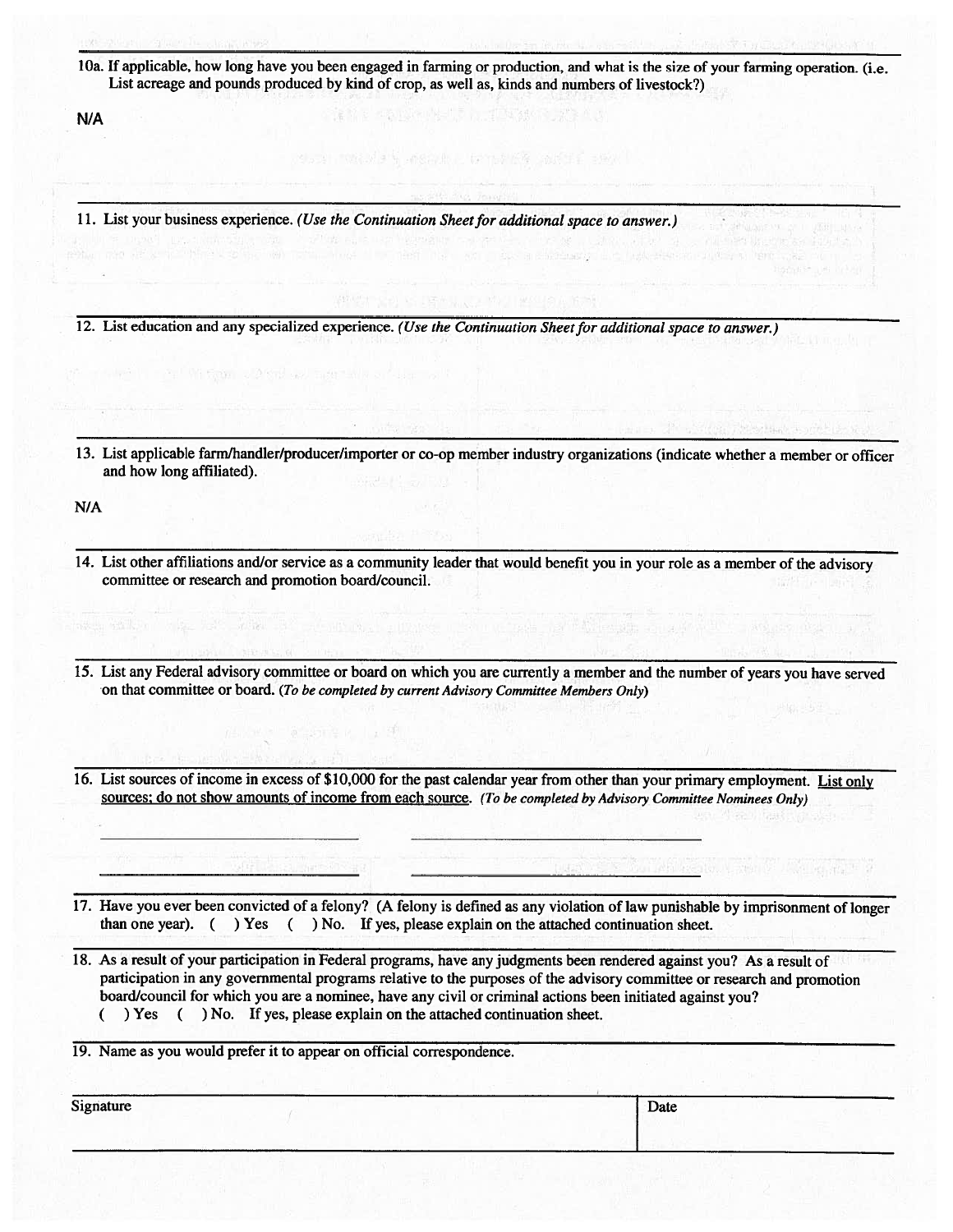Tel: USBN BRITTILL PARTICULATION

The Report of the Charles of the Charles of the Charles of the Charles of the Charles of the Charles of the Charles of the Charles of the Charles of the Charles of the Charles of the Charles of the Charles of the Charles o

#### Continuation Sheet for Form AD-755

**A CONVOOR SAUDALIST** 

If you need more space for an answer, use this sheet. Please number each answer to correspond to the number on Form AD-755. When you have completed your answer(s), attach to Form AD-755.

### Lake Tahoe Federal Advisory Committee

2. 下一 中国地产的 - 中国語 - 中国語文章 中国語 - 中国語 - 中国 - 中国語 - 中国語 - 中国語 - 中国語 - 中国語 - 中国語 - 中国語

of the first was with said out source when wanted a firm is an interest and an authority of the same of

Name (Last, First, Middle)

Social Security or Passport Number:

According to the Paperwork Reduction Act of 1995, an agency may not conduct or sponsor, and a person is not required to respond to a collection of information unless it displays a valid 0MB control number. The valid 0MB control number for this information collection is 0505-0001. The time required to complete this information collection is estimated to average 30 minutes per response, including the time for reviewing instructions, searching existing data sources, gathering and maintaining the data needed, and completing and reviewing the collection of information.

Te U.S. Department of Agriculture (USDA) prohibits discrimination in all its programs and activities on the basis of race, color, national origin, gender, religion, age, disability, political beliefs, sexual orientation, and marital or family status. (Not all prohibited bases apply to all programs.) Persons with disabilities who require alternative means for communication of program information (Braille, large print, audiotape, etc.) should contact USDA's TARGET center at (202) 720-2600 (voice and TDD).

To file a complaint of discrimination, write USDA, Director, Office of Civil Rights, Room 326-W, Whitten Building, 1400 Independence Avenue, SW, Washington, DC 20250-94 10 or call (202) 720-5964 (voice and TDD). USDA is an equal opportunity provider and employer.